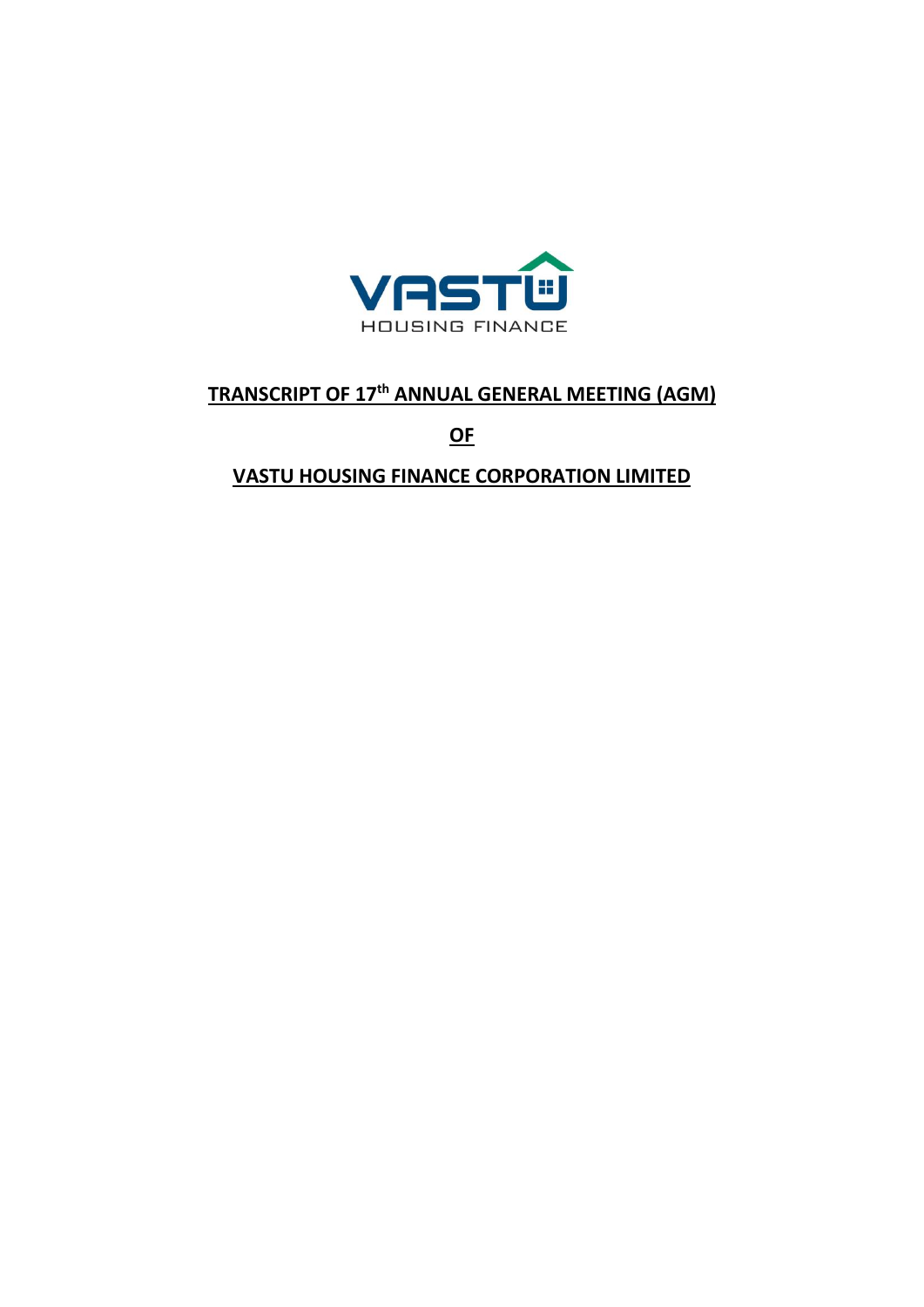

# **VASTU HOUSING FINANCE CORPORATION LIMITED – 17 th ANNUAL GENERAL MEETING 29TH APRIL, 2021**

#### **CORPORATE PARTICIPANTS:**

## **Ms. Renuka Ramnath**

Chairperson and Nominee Director

**Mr. Sandeep Menon** Managing Director

**Mr. Sudhir Variyar** Nominee Director

**Mr. Natrajh Ramakrishna** Independent Director

**Mr. Rajasekhara Reddy** Independent Director

**Mr. Vijay Kumar** Independent Director

**Mr. Mahadevan Iyer** Chief Financial Officer

**Mr. Sunny Parikh** Company Secretary and Compliance Officer

## **Other senior management, key executives, representatives from the Statutory Auditor and Secretarial Auditor and**

### **SHAREHOLDERS**

### **Chairperson Renuka Ramnath's opening speech:**

"Good morning everybody. I am Renuka Ramnath, Chairperson of Vastu Housing Finance Corporation Limited (Company), I am very happy to have this  $17<sup>th</sup>$  Annual General Meeting of this Company today, the  $29<sup>th</sup>$  day of April, 2021. As the quorum is present, I now formally open our  $17<sup>th</sup>$  Annual General Meeting. In addition to Mr. Sandeep Menon, Managing Director and shareholder, other Directors, senior management and Shareholders of the Company, Mr. Vikas Kumar, representative of Statutory Auditor, Mr. Pradeep Purwar, Secretarial Auditor, Mr. Mahadevan Iyer, Chief Financial Officer and Mr. Sunny Parikh, Company Secretary are also present in today's meeting.

Before we begin proceedings, I would like to welcome and thank all of you for joining this meeting, which we're conducting through Video Conference given the restrictions arising from COVID-19

# **VASTU HOUSING FINANCE CORPORATION LTD.**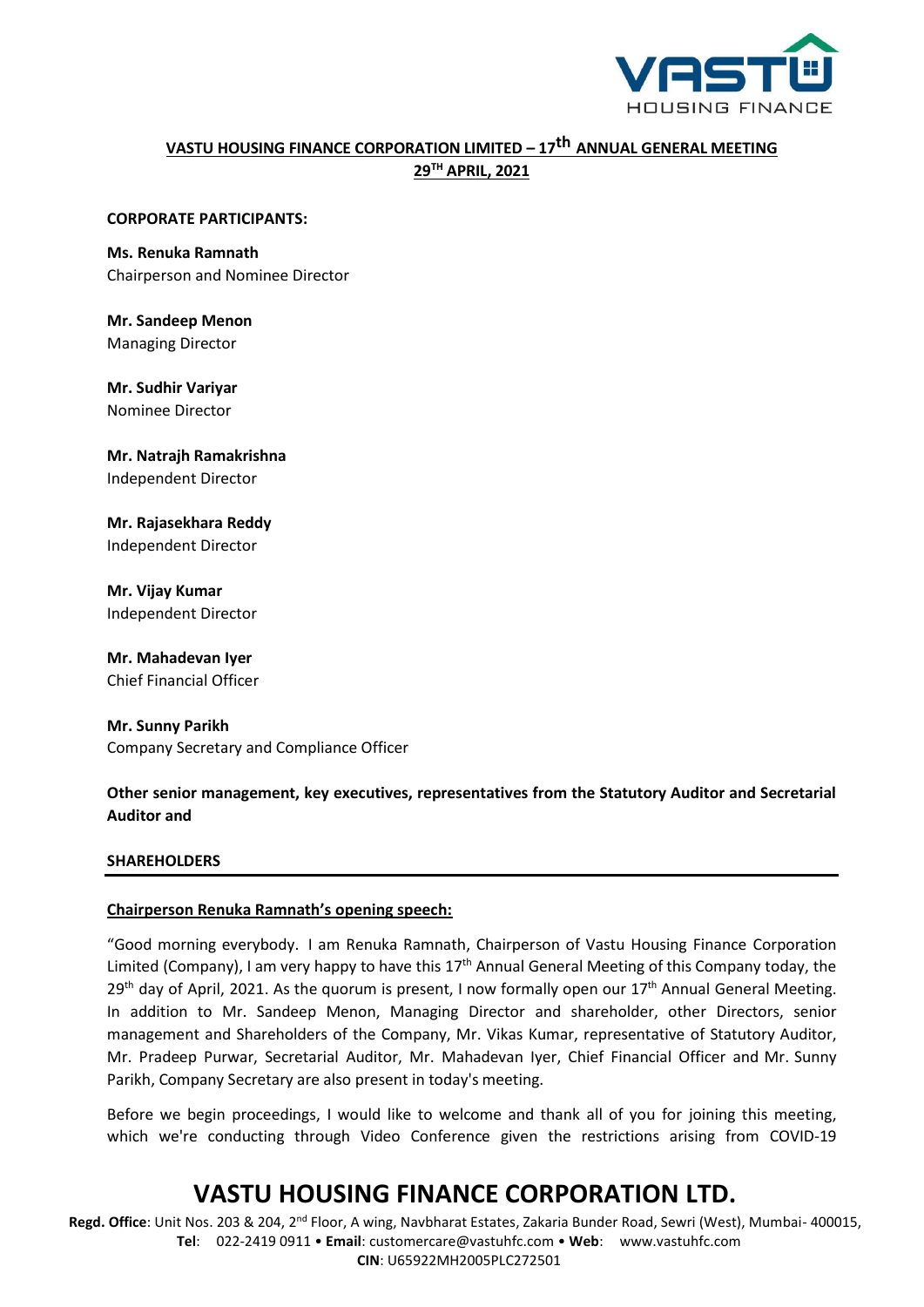

pandemic. We hope that members did not face any trouble in joining today's meeting. Members can listen to the meeting, view the slides and ask online questions relating to the Agenda items.

I now request all the Directors to introduce themselves by stating their name and location from where they are attending the meeting and confirming that they have received notice of this meeting along with supporting documents."

The Directors then confirmed their name, location and that they have received notice of this meeting along with supporting documents and that no one other than the Director was attending or had access to the proceedings of the meeting at the location indicated

The Chairperson then continued that all the documents referred to in the Notice and Explanatory Statement are open for inspection of the members at the registered office of the Company on all working days during business hours and will also be available on request by a member of the Company.

Register of Directors and Key Managerial Personnel and their Shareholding maintained under Section 170 of the Companies Act, 2013 as well as the Register of Contracts or Arrangements in which Directors are interested maintained under Section 189 of the Companies Act, 2013 will be made available for inspection at the request of the member.

The Annual Report for the Financial Year 2020-21 has been sent to all the members of the Company. The Auditors' Report on the Financial Statements and the Secretarial Audit Report for the Financial Year 2020-21 is not required to be read at the meeting as the Auditor's Report did not contain any qualification, observations or comments on financial transactions or matters which might have adverse remarks on the functioning of the Company.

The Chairperson then requested that the notice of the meeting as circulated to the members is taken as read with the permission of the members present at the meeting.

Members said "**permitted**"

The Chairperson then continued.

**Our Agenda of AGM for today is now on the screen.**

#### **Chairperson -**

## **Item No. 1 - Adoption of Consolidated and Standalone Audited Financial Statements of the Company for the financial year ended 31st March 2021 together with the Board's Report and Auditors' Report thereon**

The Statutory Auditors, T.R Chadha & Co. LLP and Secretarial Auditor, Pradeep Purwar & Associates have expressed an unqualified opinion in the respective audit reports for the Financial Year 2020-2021. There were no qualifications, observations or adverse comments on financial statements and matters, which have any material bearing on the functioning of the Company. The financial statements of the Company including the Consolidated Financial Statements for the year ended March 31, 2021, including the reports of Board of Directors and Auditors, have already been provided to the members.

If members have any queries on this agenda item, they may raise the same.

There being no questions from the members, we proceed to propose the resolution.

# **VASTU HOUSING FINANCE CORPORATION LTD.**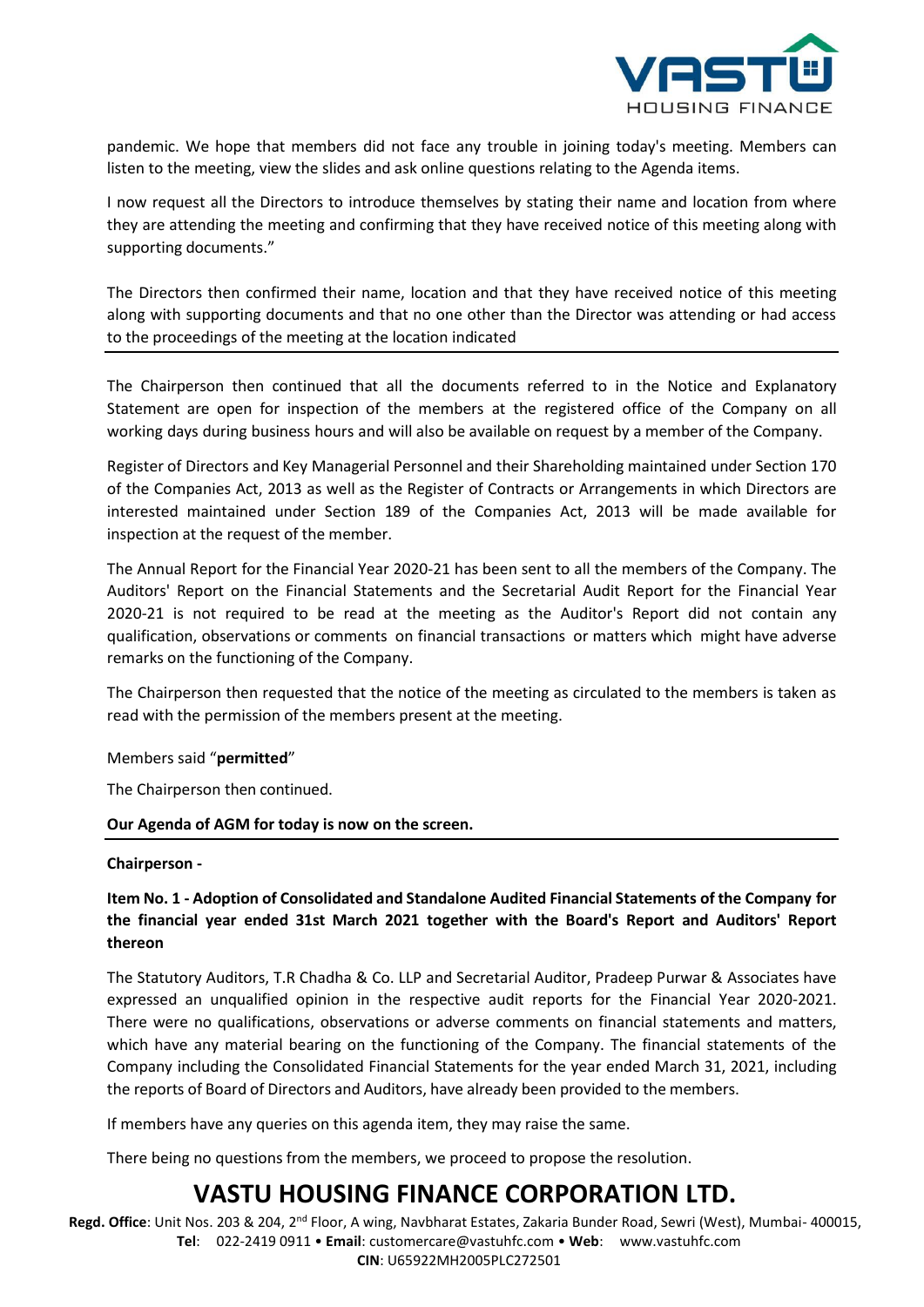

## **Mr. Sandeep Menon** – I propose the resolution.

**Mr. Sujay Patil** – I second the resolution.

The Members approved the resolution by show of hands.

**Chairperson -** I hereby declare that this ordinary resolution No 1 has been unanimously passed by the Members present at the meeting by way of show of hands.

## **Chairperson -**

## **Item No.2 - Re-appointment of Mr. Sandeep Menon (DIN: [02032154\),](http://www.mca.gov.in/mcafoportal/companyLLPMasterData.do) Managing Director who retires by rotation and being eligible offers himself for re-appointment**

Mr. Sandeep Menon (DI[N: 02032154\),](http://www.mca.gov.in/mcafoportal/companyLLPMasterData.do) Managing Director of the Company would retire in accordance with the provisions of Companies Act, 2013 and being eligible, offered himself for re-appointment.

If members have any queries on this agenda item, they may raise the same.

There being no questions from the members, we proceed to propose the resolution.

**Mr. Natrajh Ramakrishna** – I propose the resolution.

**Mr. Sujay Patil** – I second the resolution.

The Members approved the resolution by show of hands.

**Chairperson -** I hereby declare that this ordinary resolution No 2 has been unanimously passed by the Members present at the meeting by way of show of hands.

### **Chairperson -**

## **Item No.3 - To re-appoint Statutory Auditors for a term of five years**

The Members are requested to note that the tenure of M/s. T R Chadha & Co. LLP, Chartered Accountants (Firm Registration No. 006711N/N500028), as the Statutory Auditors of the Company will be completed with the conclusion of this 17<sup>th</sup> Annual General Meeting.

Based on the recommendation made by Audit Committee and Board Meeting at their meetings held on 26<sup>th</sup> April, 2021 and 27<sup>th</sup> April, 2021 respectively and subject to necessary regulatory guidelines issued by the Reserve Bank of India, National Housing Bank and Ministry of Corporate Affairs, it is proposed to re-appoint M/s. T R Chadha & Co. LLP, Chartered Accountants, as the Auditors of the Company, for a second term of five (5) years from the conclusion of the Seventeenth AGM till the conclusion of the Twenty Second AGM.

The text of the resolution, along with the explanatory statements, is provided in the notice circulated to members.

If members have any queries on this agenda item, they may raise the same.

There being no questions from the members, we proceed to propose the resolution.

# **VASTU HOUSING FINANCE CORPORATION LTD.**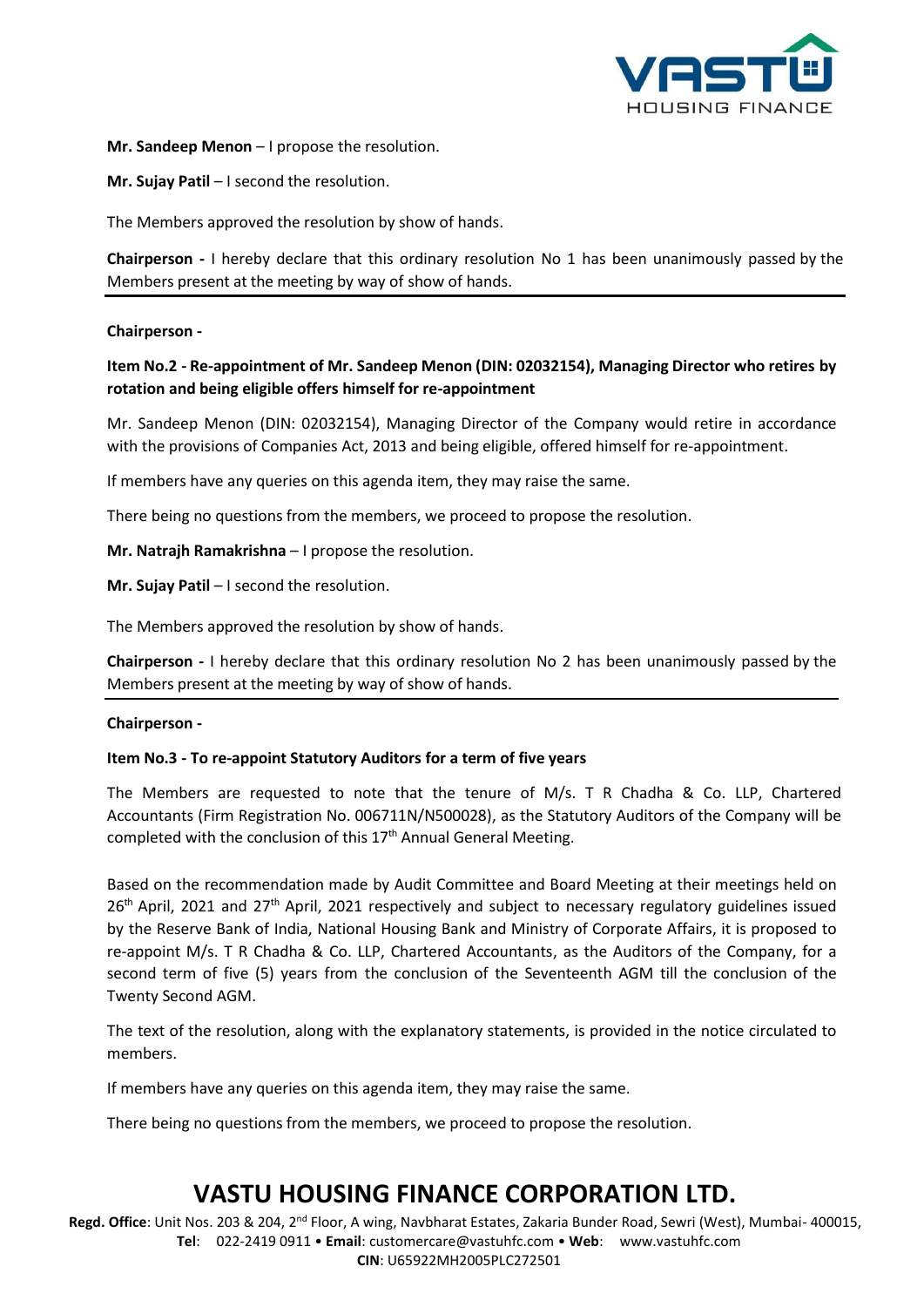

**Mr. Sujay Patil** – I propose the resolution.

**Mr. Sandeep Menon** – I second the resolution.

The Members approved the resolution by show of hands

**Chairperson -** I hereby declare that this ordinary resolution No 3 has been unanimously passed by the Members present at the meeting by way of show of hands.

#### **Chairperson -**

## **Item No: 4 - Approval for the appointment of Ms. Shyamala Gopinath (DIN: 02362921) as an Independent Director for a term of two consecutive years**

Ms. Shyamala Gopinath who was appointed as an Additional Director in the capacity of an Independent Director by the Board of Directors at their meeting held on  $1<sup>st</sup>$  February, 2021, is proposed to be appointed as an Independent Director of the Company for a period of two years up to  $31<sup>st</sup>$  January, 2023 with the approval of members.

The text of the resolution, along with the explanatory statements, is provided in the notice circulated to members.

If members have any queries on this agenda item, they may raise the same.

There being no questions from the members, we proceed to propose the resolution.

**Mr. Sandeep Menon** – I propose the resolution.

**Mr. Sujay Patil** – I second the resolution.

The Members approved the resolution by show of hands.

**Chairperson -** I hereby declare that this ordinary resolution No 4 has been unanimously passed by the Members present at the meeting by way of show of hands.

#### **Chairperson -**

## **Item No: 5 and 6 - Approval of Borrowing limits under Section 180(1)(c) of the Companies Act, 2013 and creation of charge on properties of the Company pursuant to Section 180(1)(a) of the Companies Act, 2013**

The shareholders of the Company at their Annual General Meeting held on 9<sup>th</sup> August, 2019 have authorised the Board to borrow upto INR 2,500 Crores (Indian Rupees Two Thousand Five Hundred Crore only). It is now considered to ratify the said limits to INR 2,500 Crores (Indian Rupees Two Thousand Five Hundred Crore only) notwithstanding that such amount may exceed the paid-up share capital and free reserves of the Company.

The above borrowings shall be secured by mortgage and / or charge on any of the movable and / or immovable or any other tangible and intangible assets / properties and / or the whole or any part of the undertaking(s) of the Company, within the meaning of Section 180(1)(a) of the Companies Act, 2013.

# **VASTU HOUSING FINANCE CORPORATION LTD.**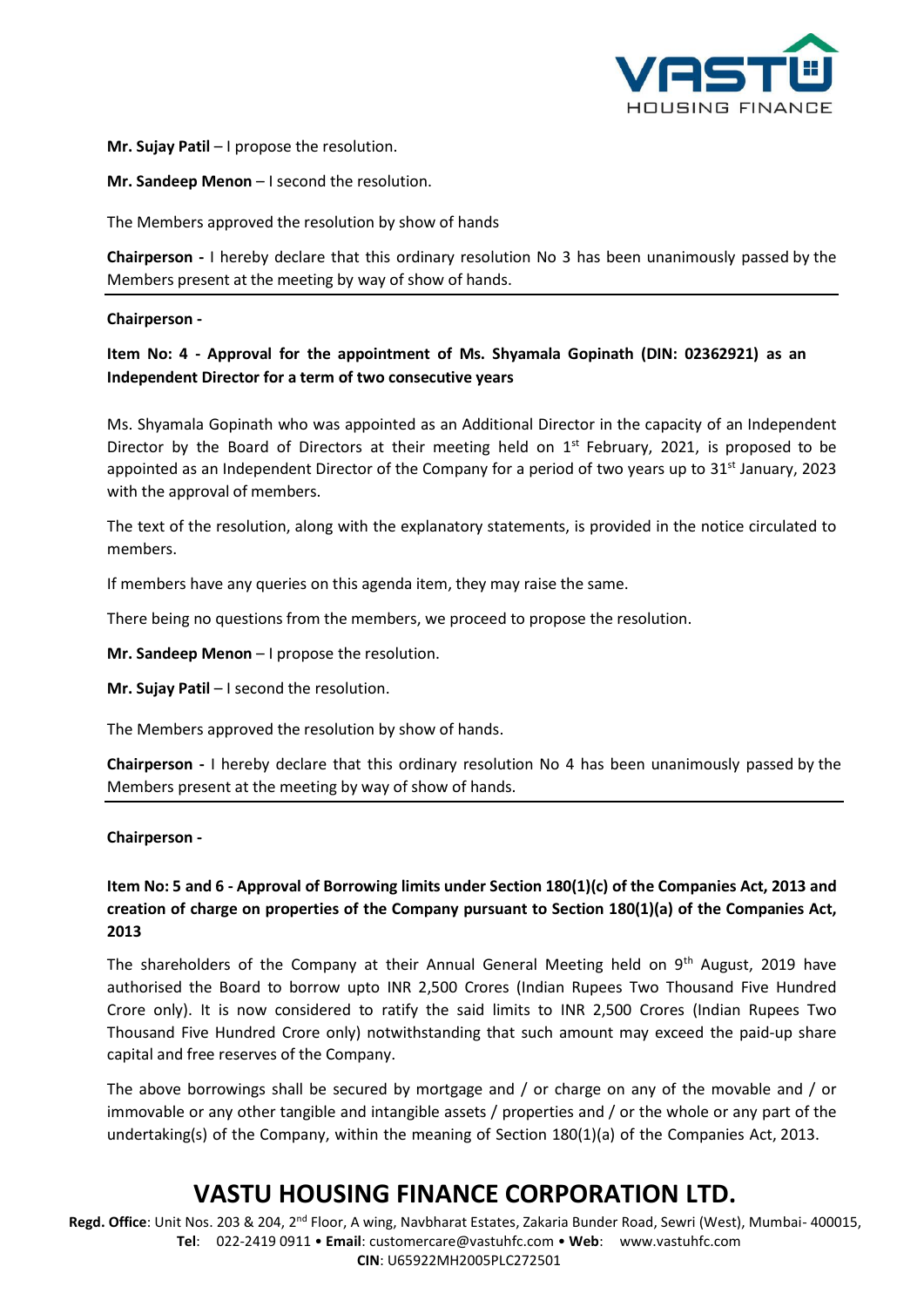

The text of the resolutions, along with the explanatory statements, is provided in the notice circulated to members.

If members have any queries on this agenda item, they may raise the same.

There being no questions from the members, we proceed to propose the resolution.

**Mr. Sandeep Menon** – I propose the resolution.

**Mr. Sujay Patil** – I second the resolution.

The Members approved the resolution by show of hands

**Chairperson -** I hereby declare that these special resolution Nos 5 and 6 has been unanimously passed by the Members present at the meeting by way of show of hands.

### **Chairperson -**

## **Item No: 7 - Approval for Private Placement of Non-Convertible Debentures and/or other Debt securities**

In order to provide the necessary flexibility of structuring the borrowings of the Company, it is proposed to borrow and raise by the issue of Unsecured / Secured Non-Convertible Debentures / Bonds ("Debt Instruments") on private placement basis, as may be appropriate and as specified in the approvals, from both Indian and International markets, up to an amount not exceeding INR 2,500 Crores under Sections 42 and 71 read with section 179 of the Companies Act, 2013. For Debt Instruments, it shall be sufficient if the Company passes an omnibus Special Resolution only once in a year for all the offers or invitation for such Debt Instruments during the year. Thus, such approval by way of a special resolution shall be valid for a period of one year starting from the date of the special resolution for all offers and invitations for such Debt Instruments to be made during the year.

The text of the resolution, along with the explanatory statements, is provided in the notice circulated to members.

If members have any queries on this agenda item, they may raise the same.

There being no questions from the members, we proceed to propose the resolution.

**Mr. Sandeep Menon**– I propose the resolution.

**Mr. Natrajh Ramakrishna** – I second the resolution.

The Members approved the resolution by show of hands

**Chairperson** - I hereby declare that this special resolution No 7 has been unanimously passed by the Members present at the meeting by way of show of hands.

# **VASTU HOUSING FINANCE CORPORATION LTD.**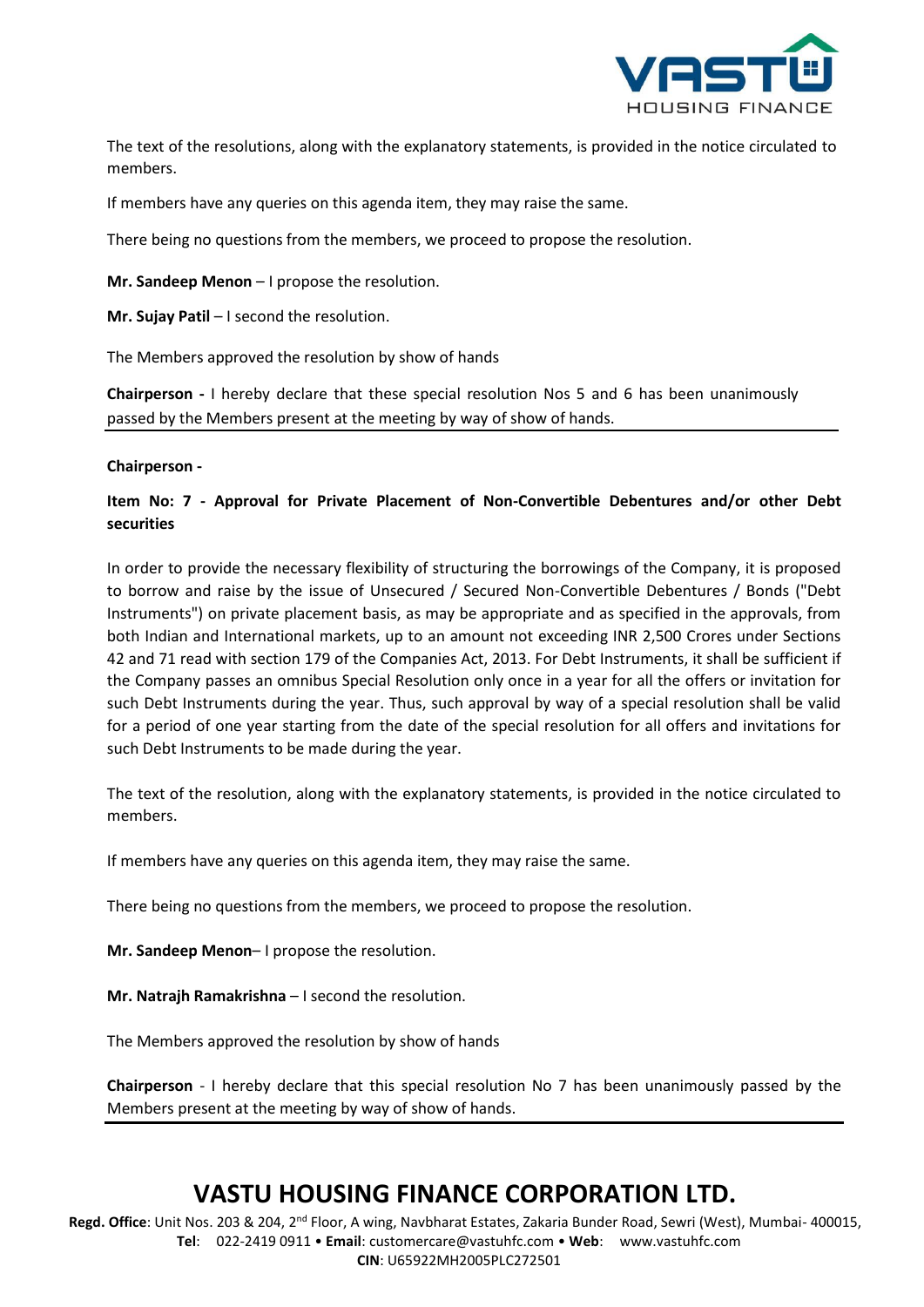

## **Chairperson -**

## **Item No: 8 - Payment of Commission to Independent/eligible directors of the Company**

Based on the recommendation made by Nomination and Remuneration Committee and Board Meeting at their meetings held on 27th April, 2021, it is proposed to make payment of profit related commission to Independent/eligible directors of the Company, under the provisions of Sections 149(9) and other applicable provisions, if any, of the Companies Act, 2013 (the Act) read with Schedule IV and the Companies (Appointment and Qualification of Directors) Rules, 2014, of the Act.

The text of the resolution, along with the explanatory statements, is provided in the notice circulated to members.

If members have any queries on this agenda item, they may raise the same.

There being no questions from the members, we proceed to propose the resolution.

**Mr. Sujay Patil**– I propose the resolution.

**Mr. Sandeep Menon** – I second the resolution.

The Members approved the resolution by show of hands

**Chairperson** - I hereby declare that this ordinary resolution No 8 has been unanimously passed by the Members at the meeting by way of show of hands.

### **Chairperson -**

## **Item No. 9 - Approval for an increase in remuneration of Mr. Sandeep Menon (DIN: 02032154), Managing Director**

Based on the recommendation made by Board and Nomination and Remuneration Committee at their meetings held on 27th April, 2021, it is proposed to increase the remuneration to INR 2,22,45,000/- (Indian Rupees Two Crores Twenty-Two Lakhs Forty-Five Thousand only) and One-time performance incentive of INR 2,02,23,000/- (Indian Rupees Two Crores Two Lakhs Twenty-Three Thousand only) be paid to Mr. Sandeep Menon, Managing Director of the Company. All other terms of appointment of Mr. Sandeep Menon as approved by the members at their meeting held on 16th May 2018 shall remain unchanged.

The text of the resolution, along with the explanatory statements, is provided in the notice circulated to members.

If members have any queries on this agenda item, they may raise the same.

There being no questions from the members, we proceed to propose the resolution.

**Mr. Sujay Patil** – I propose the resolution.

# **VASTU HOUSING FINANCE CORPORATION LTD.**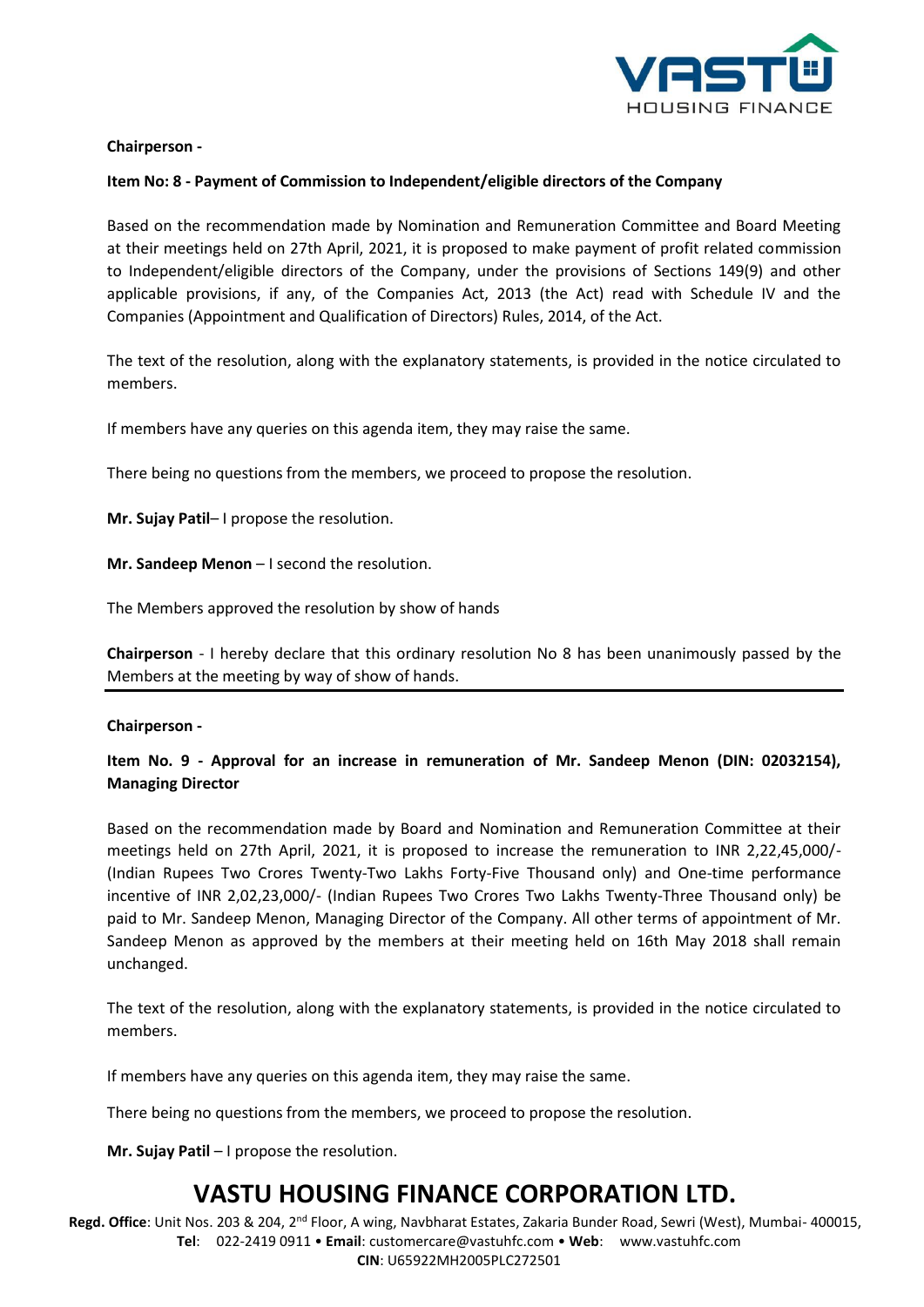

## **Mr. Natrajh Ramakrishna** – I second the resolution.

The Members approved the resolution by show of hands

**Chairperson -** I hereby declare that this special resolution No 9 has been unanimously passed by the Members present at the meeting by way of show of hands.

### **Chairperson -**

### **Item No. 10 – Approval for infusion in Equity Share Capital of the Company**

The Members are requested to note that the Board of Directors at their meeting held on 27<sup>th</sup> April, 2021, granted in-principle approval for raising further capital up to USD 100 to 125 million through the issue of equity shares for cash, in one or more tranches to eligible investors as may be decided by the Board from time to time as per the provisions of the Companies Act, 2013. The Directors (or any duly constituted committee of the Board or such other authority as may be approved by the Board) of the Company are authorized severally, to complete all the formalities in connection with the issue and allotment of Equity Shares.

The text of the resolution, along with the explanatory statements, is provided in the notice circulated to members.

If members have any queries on this agenda item, they may raise the same.

There being no questions from the members, we proceed to propose the resolution.

**Mr. Sandeep Menon** – I propose the resolution.

**Mr. Sujay Patil** – I second the resolution.

The Members approved the resolution by show of hands

**Chairperson -** I hereby declare that this special resolution No 10 has been unanimously passed by the Members present at the meeting by way of show of hands.

#### **Chairperson -**

There being no other business, the 17th Annual General Meeting comes to an end. Thank you for attending the meeting.

The Chairperson acknowledged the entire team of Vastu who stood together in difficult times to keep the business going and keep the employees safe. Chairperson also complimented and acknowledged Mr. Sandeep Menon, Mr. Sujay Patil and the entire team who have stood by the Company and urged Mr. Sandeep Menon and Mr. Sujay Patil to take all the necessary steps to keep the entire team safe in such difficult times and gave best wishes for the upcoming year.

The Chairperson further expressed very sincere gratitude to all the members of the Board, Audit Committee and several other Committees who have involved themselves completely in making sure that the Company shall be sustainable, valuable and socially desirable company.

# **VASTU HOUSING FINANCE CORPORATION LTD.**